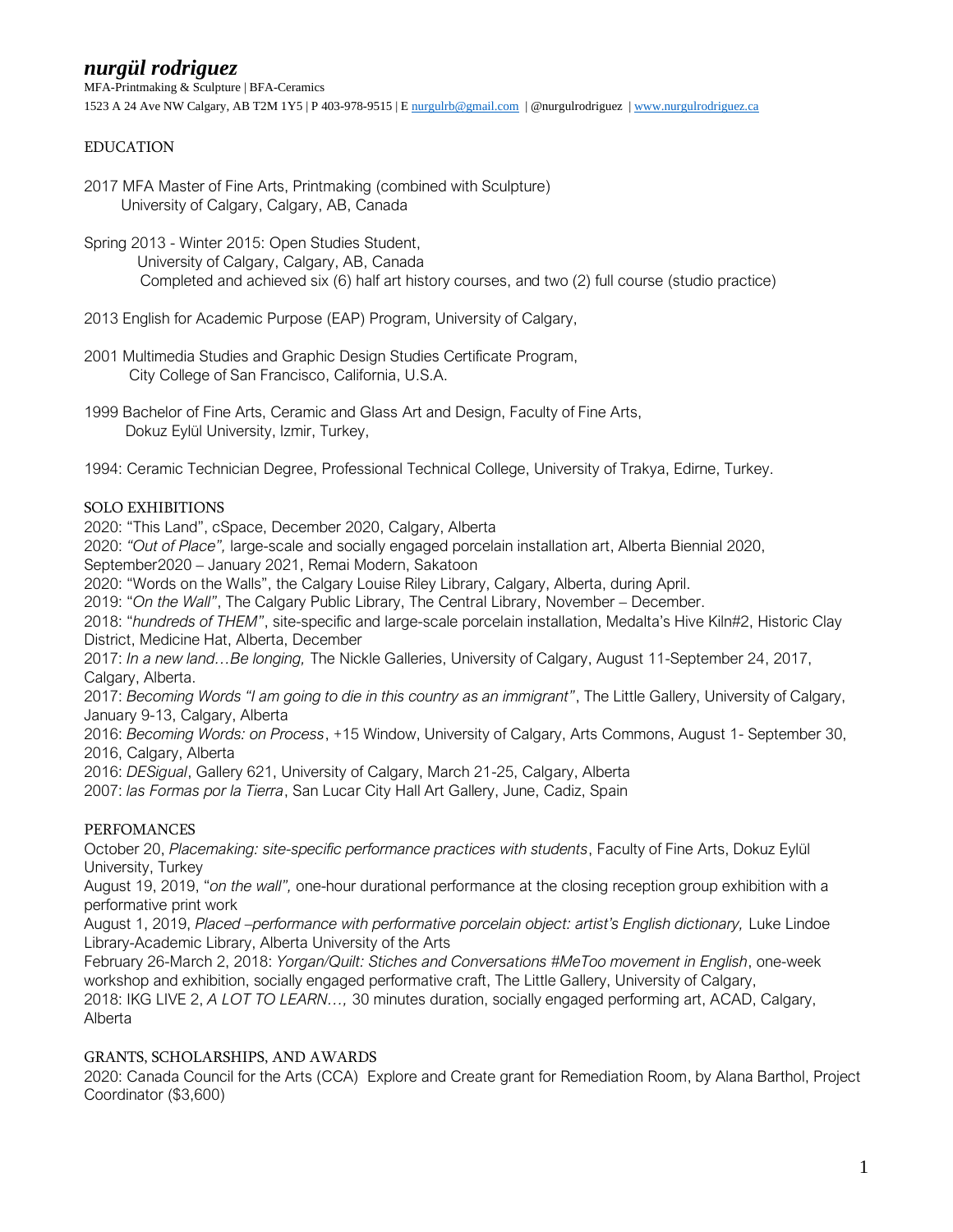MFA-Printmaking & Sculpture | BFA-Ceramics 1523 A 24 Ave NW Calgary, AB T2M 1Y5 | P 403-978-9515 | E [nurgulrb@gmail.com](mailto:nurgulrb@gmail.com) | @nurgulrodriguez | [www.nurgulrodriguez.ca](http://www.nurgulrodriguez.ca/)

2020: Calgary Arts Development, 2020 Project Grant Program - Individuals & Collectives \$10,000)

2020: ArtSearch, Calgary Arts Development, Calgary Investment (\$ 3500)

2018: Alberta Foundation for the Arts (AFA) Visual Arts and New Media Individual Project Grant (\$ 10,900)

2017: Queen Elizabeth II (Master's) Scholarship (\$10,800)

2017: Alberta Graduate Student Scholarship

2016: Queen Elizabeth II Scholarship (\$3,600)

2016: University of Calgary Graduate Students' Association Travel Grant (\$1000)

2015: Alberta Graduate Student Scholarship/Study Grant, Department of Art/MFA Program, University of Calgary, Alberta, Canada (\$ 13,000)

1994-1999: Republic of Turkey Ministry of National Education Scholarship, Dokuz Eylül University, Izmir, Turkey

1992-1994: Awarded Bachelor of Fine Art Degree in Ceramic and Glass Department Republic of Turkey Ministry of Youth and Sport Scholarship

1994: Awarded Ceramic Technician two-year degree program students grant

### RESIDENCIES

2021: RBC Emerging Visual Artist Program and Ledge Gallery, March-April-May (exhibition and residency)

2021: Medalta, Historic Clay District, Flex Artist in Residency Schedule, Medicine Hat, Alberta, January-February

2020: Medalta, Historic Clay District, Flex Artist in Residency Schedule, Medicine Hat, Alberta, November

2020: Calgary Allied Arts Foundation, CAAF Residency, a non-profit organization @cSpace, September - October

2019: Medalta, Historic Clay District, Flex Artist in Residency Schedule, Medicine Hat, Alberta, December

2019: Thematic Summer Residency: *Placemaking*, Alberta University of the Arts, July 24-August 19

2018-2019: Medalta, Historic Clay District, Flex Artist in Residency Schedule, five months: September 2018-January 2019, Medicine Hat, Alberta

2003: VITRA Ceramic Arts Studio Artist in Residence, Istanbul, Turkey

1999: AKCIA, Two-month Residency, attending workshops as a student and teaching as well. Bratislava, Slovakia. 1997: ASSOS, Searching and working at archeologist dig in West Turkey. Researching on Anatolian ceramic forms from the Neolithic Period. Reproducing selected ceramics forms for the private collection exhibitions at Kale Group Art Museum.

## TEACHING and COURSES

2018: Sessional Instructor, University of Calgary, *Narrative Ceramics,* Spring/Summer

2017: Sessional Instructor, University of Calgary, *Narrative Ceramics,* Spring

2017: Teaching Assistant, University of Calgary, Art History, Winter

2016 - 2017: Visiting Artist and Scholar Series Coordinator, Graduate Assistantship Teaching Appointment (ART 327- 329: Art Now), Department of Art, University of Calgary.

2016: Teaching Assistant, University of Calgary, 3d Digital Imagining

2016: Teaching Assistant, University of Calgary, Art Fundamentals: 3d

2015: Teaching Assistant, University of Calgary, 3d Digital Imagining

2006-07: Teaching Art & Craft courses and workshops. City Hall Adult Programs. Sanlucar, Cadiz, Spain

2002-04: Teaching Ceramic and Sculpture to secondary students. Akademi Istanbul Private Art School, Istanbul, **Turkey** 

1999: Assistant and Teaching Assistant, Archeology and Ceramic Studio to secondary school students. Dokuz Eylul University, Izmir

## EMPLOYMENT AND TRAINING HISTORY

2019 – Thematic Workshop: Placemaking, Department of Ceramics and Glass Design, Fine Art Faculty, Dokuz Eylul University, October 21-25

2019 – Fall: Lecture and Workshops: Handmade vessel forms, Art and Engineering Course Students, Department of Art, University of Calgary

2018: Online course: Socially Engaged Art Projects: Community and Participation, Node Art Centre, Berlin May 14 - June 16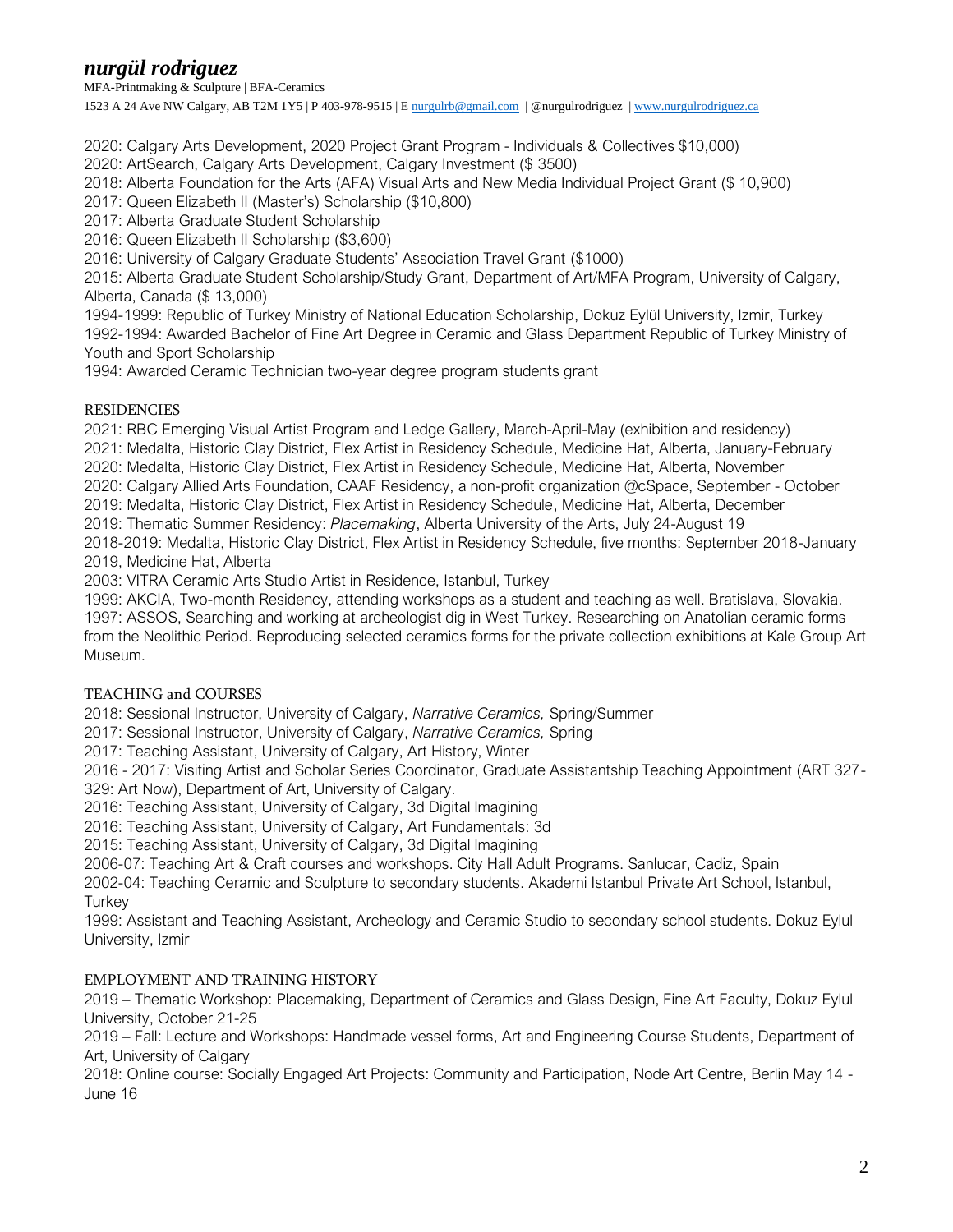MFA-Printmaking & Sculpture | BFA-Ceramics 1523 A 24 Ave NW Calgary, AB T2M 1Y5 | P 403-978-9515 | E [nurgulrb@gmail.com](mailto:nurgulrb@gmail.com) | @nurgulrodriguez | [www.nurgulrodriguez.ca](http://www.nurgulrodriguez.ca/)

2017: Emerging Teachers Development Badge for Graduate Students, Taylor Institution for Teaching and Learning, University of Calgary

2017: Metal shop training and practice by Senior Technician Richard Calkins, Department of Art, University of Calgary.

2016 - 2017: Visiting Artist and Scholar Series Coordinator, Graduate Assistantship Non-Teaching Appointment (ART 327-329: Art Now), Department of Art, University of Calgary.

2016-2017: Clay Hand-building Workshops with Graduate Studies Association, Mental Health and Wellness Group Activities for Graduate Studies Students, University of Calgary Fall 2016-Winter 2017

2014: Community Engagement Assistant, SCIP Internship, TRUCK Contemporary Art Gallery

2007: Stained glass making, Vitrieras Justyna, Cadiz, Spain (six months)

### PUBLICATIONS & REVIEWS

2020: 2020 Biennial of Contemporary Art: borderLINES, Remai Modern, Published bythe Art Gallery of Alberta + Remai Modern, 2020

2018: WRITING Interview with Nurgul Rodriguez (January24-25, 2018), by Anton Cu Unjieng, source link: <http://ikg.acad.ca/ikg-live-2/>

2013: "Fine Lines" Nickle Galleries, Exhibition catalog writing participation, Art History 303 course project 1999: "Terra Siggilata," Brick and Tiles International Magazine

1999: "Thesis," "Neolithic Period Ceramics in Anatolia" published by the Dokuz Eylul University Library 1998: "AKCIA" Symposium, Hurriyet, national newspaper, Turkey, 1998

### CONFERENCE PARTICIPATION

2021: *Diasporic Narratives on Sea Borders and Migration, Panel: Migration/ Geography/Tourism,* 12th International IAWIS Conference, Sea and Water in Word and Image, 5-10 July at University of Luxembourg (postponed date) 2020: Placemaking: Living in the (an)Other Language, presenter at the Panel: Interdisciplinary Pedagogies for Writing Visual Practices, chaired by Dr. Brian Rusted, UAAC-AAUC Conference 2018 Congrès, October 15-17 (online) 2020: Hidden Within Moments and Places, Memories as Trauma, Silence, and Trust: #MeToo, co-chaired Roundtable by Heather Leier and Nurgul Rodriguez, UAAC-AAUC Conference 2018 Congrès, October 15-17 (online) 2018: *Visualizing violence through clay*, presenter at the Panel: Visualizing Violence, chaired by Dr. Anuradha Gobin, UAAC-AAUC Conference 2018 Congrès, October 25-27, Department of Fine Arts, University of Waterloo, Ontario 2018: *Narratives on Walls, Borders, and Boundaries: a creative practice*, Chair of session*,* UAAC-AAUC Conference 2018 Congrès, October 25-27, Department of Fine Arts, University of Waterloo, Ontario.

2017: Performative Craft: *broken English, session presenter,* UAAC-AAUC Conference 2017 Congrès, October 12- 15, Banff Centre, Banff, Alberta

2017: Cultural Practices and The Arts: *Becoming Words in Immigration Process*, 19th Metropolis National Conference, March 16-17-18, Montreal, Quebec.

2016: Becoming Words: Practice-led Research, Joint ACAD + University of Calgary Graduate Students Presentations, November 29, Calgary, Alberta

2016: (Ad)dressing Identity with Mixes-media Art Installation for the Transformative Identities of Immigrants: *DESigual*, University of Prince Edward Island-UPEI Multidisciplinary Graduate Research Conference, Charlottetown 2015: Identity and Belonging: "*Looking for a New Land*", MFA Graduate Student Conference, Calgary, Alberta

## PROFESSIONAL ACTIVITIES

2019 - 2020: Rozsa Foundation Arts Leadership Certificate Programs: Rozsa Administration Fundamentals Training (RAFT), Rozsa Arts Management Program (RAMP), University of Calgary Haskayne School of Business. (completed) 2019: *Workshop: Cleaning the House Workshops*, Fall 2019, October 13 - October 18, 2019, Marina Abramovic Institute,

2019: *Workshop: Mould Making at Medalta with Jeremy Hatch*, Medicine Hat, Alberta July 15-19 2019: *Ceramic Workshop: Sarah Pike*: Ceramic slab building with handmade texture, North Mount Pleasant Arts Center, Calgary April 12-14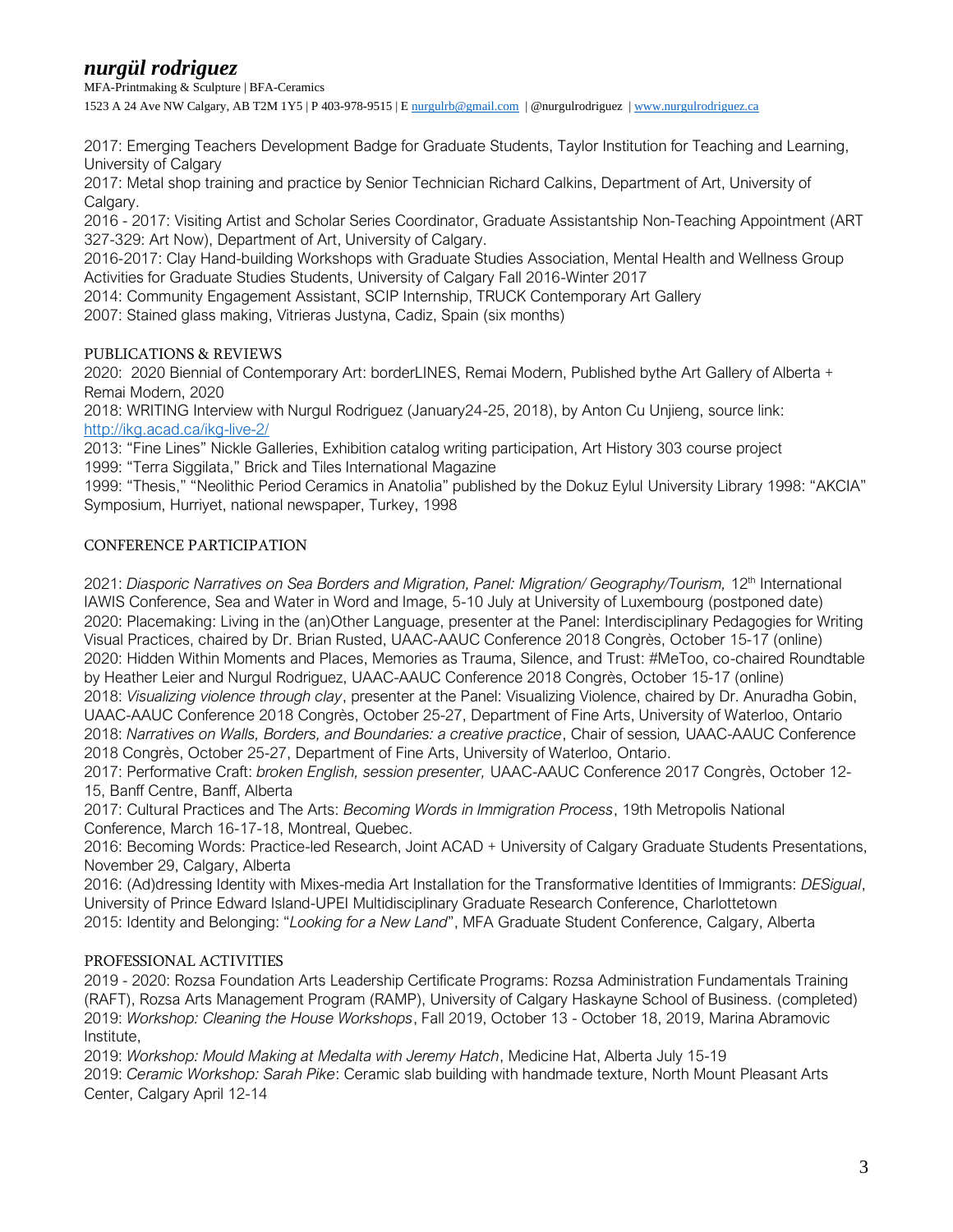MFA-Printmaking & Sculpture | BFA-Ceramics 1523 A 24 Ave NW Calgary, AB T2M 1Y5 | P 403-978-9515 | E [nurgulrb@gmail.com](mailto:nurgulrb@gmail.com) | @nurgulrodriguez | [www.nurgulrodriguez.ca](http://www.nurgulrodriguez.ca/)

2018: *Online course: Socially Engaged Art Projects: Community and Participation*, Node Art Centre, Berlin, May 14 - June 16

2013: Setting a home-base ceramic studio in Calgary

2011-2014: Membership of Mount Pleasant Art Centre for Ceramic Studio

2008: Post Graduate Program, Life Drawing and Sculpture, San Francisco Art Institute, 2008-2009 Life Sculpting Workshops, City College of San Francisco,

2003: Teacher and Art Department advisor for Akademi Istanbul, Istanbul, Turkey,

2000-2001: Multimedia Certificate Program Studies, City College of San Francisco, California

1994-1999 Student Assistant for Ceramic Studio and Factory of Mustafa Tuncalp

1997: Internship in Assos Excavation Site, lead Behramkale, leaded by Prof. Umit Serdaroglu

1996: Internship in Bayrakli (Old Symrna) Excavation Site, leaded by Prof. Ekrem and Meral Akurgal. Izmir

#### PROFESSIONAL SERVICE AND MEMBERSHIP

2020 – board member of Alberta Printmaking Society

2019 – member of Alberta Craft Council

2018 June - present, board member, COMTEMPORARY CALGARY, Calgary, Alberta

2016 - present, member of Universities Art Association of Canada (UAAC-AAUC)

2017 - present, member of Artists Society of Alberta

### VOLUNTEERING

2018 January-February, EXPOSURE Photography Festival; installation art works, gallery attending, walking tours; Calgary, Alberta

2016 University of Calgary, Graduate Studies Association, Ceramic Workshops for graduate students for Mental Health Support for Graduate Studies Students

2010 - 2015 Capitol Hill Elementary School, Parent Council Meetings and in class art and craft activities,

2015/3 - 2015/6 Community Engagement Assistant, TRUCK Contemporary Art Gallery

2010/2 - 2010/5 Calgary Centre for Newcomers, administration and translation of immigration documents.

#### GROUP EXHIBITIONS

*LANDED*, three-person exhibition, Esplanade Art Gallery, curated Xanthe Isbister, December 2020 - February 2021, Medicine Hat, Alberta

*Diversity and Inclusion,* The Ceramic and Glass Museum*,* Fall, 2021 (confirmed)

*Placemaking,* Thematic Summer Residency's group of artists, Alberta University of the Arts (AUArts), Calgary, August 19 – September 9, 2019

*CLAY LAND,* Emerging Artists' group exhibition, EXPOSURE Alberta's Photography Festival, February 2019 *DIASPORA*, The Fish Creek Library, Calgary, November 2017

Faculty Exhibition, The Little Gallery, University of Calgary, September 2017

Beauty of Printmaking. The Little Gallery, Calgary, November 2015

"Looking for a New Land". The Little Gallery, Calgary. Contributors: MFA First Year Students Group Exhibition, October 2015

Between Two Worlds, two-persona exhibition. The Little Gallery, Calgary, May 2015

"The lost girl" PUSH, Calgary, March 2015

"Colours on Canvas" Acrylic painting, Ostberg Art Gallery, Calgary, Canada, May 2010 "San Francisco" Watercolored, Diego Rivera Art Gallery, San Francisco Art Institute, San Francisco, CA, June 2009

"Raku-fired," The Coffee Gallery of Fort Mason Campus, City College San Francisco, CA, May 15 – August 272009 "Ties," Diego Rivera Art Gallery, San Francisco Art Institute, San Francisco, CA , January 2009 "Couple," Diego Rivera Gallery, San Francisco, CA, August 2008

"Pottery" Patio de la Victoria Cultural Center, Solo Exhibition, Cadiz, Spain, May 2007 "Red and Blue," Café Doñana, Cadiz, Spain, September 2006

"Plates," Patio de la Victoria Cultural Center, Solo Exhibition, Cadiz, Spain, June 2006

"The True Colours with Ceramic" Akademi Istanbul, Istanbul, Turkey, May 2004